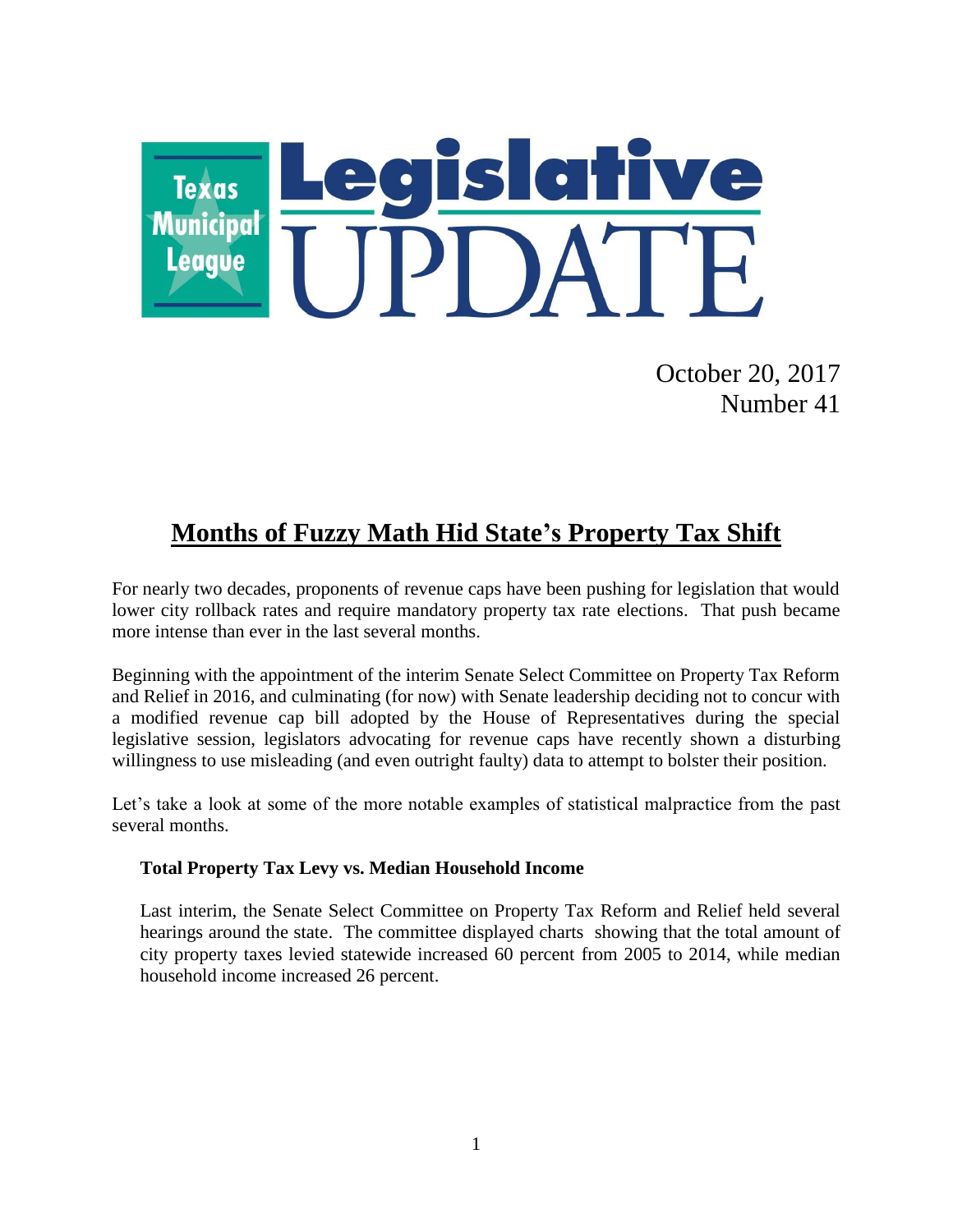

As it turned out, that comparison proved meaningless. The total increase in city tax levies should not be compared with the average increase in household income. Why not? Put simply, there's no relationship between median household income and the growth in total tax collections caused, in large part, by new construction. Texas continues to lead the nation in population growth. With population and economic growth comes new construction, and along with it come higher total tax levies. Trying to compare a total to an average is an "apples to oranges" comparison.

In addition to understanding that the total levy figure includes new growth, the total levy figure also encompasses property taxes collected on single-family property, multi-family property, commercial property, industrial property, vacant property, oil and gas production property, and other types of taxable property. For the committee to compare a ten-year increase in total property tax levy from all of those sources with median household income in order to argue that individual homeowners are being taxed out of their homes was absolutely misleading because the tax burden doesn't fall wholly on residential homeowners.

On January 30, the Dallas Morning News ran an article written by Data and Enterprise Reporter David McSwane. The article points out these misleading arguments used by proponents of revenue caps. For his article, McSwane interviewed independent economists and fiscal analysts. They called the committee's comparison "fallacious" and "worse than meaningless." The article also includes a true "apples to apples" comparison using federal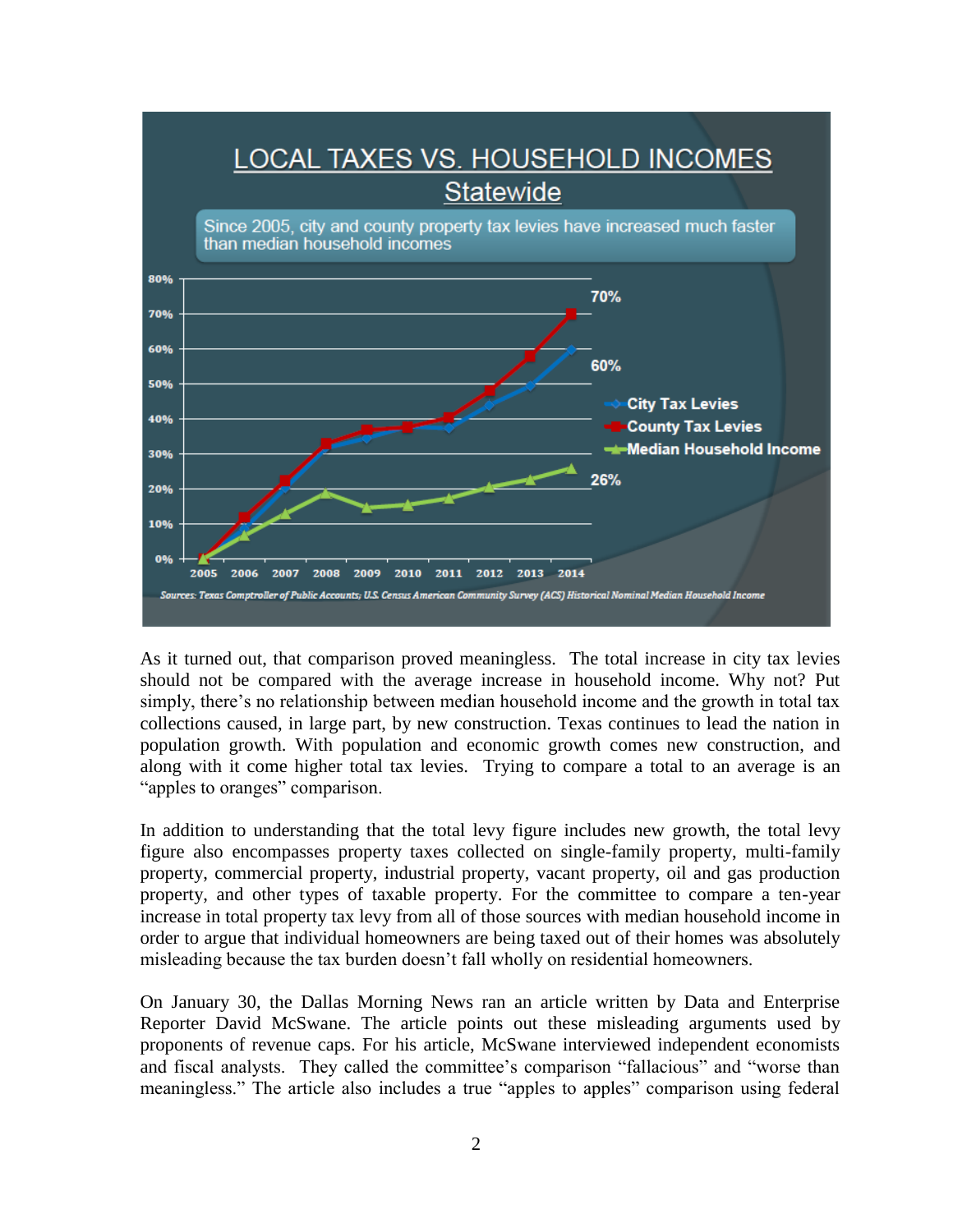data showing that personal income has actually outpaced property tax bills in Texas (see chart below). The [article](https://www.dallasnews.com/news/texas-legislature/2017/01/30/misleading-stats-fuel-republicans-effort-cap-local-property-taxes) is a must-read for city officials.

# Taxes vs. Income since 2005

The growth of personal income has slightly outpaced property tax growth.



#### **Texas' Tax Burden Compared to Other States**

The interim property tax committee also cited a map during its many hearings showing that Texas ranked high in local property taxes compared to all other states. That is absolutely true. Most surveys show Texas ranking from sixth to 13th in a state ranking of property taxes. But it leaves out a very important fact: Most surveys show Texas ranking in the bottom half [\(some as low as 46th\)](https://files.taxfoundation.org/legacy/docs/State-Local_Tax_Burden_FY2012.pdf) in a ranking of *total* state and local tax burden.

Making a big deal about one component of the tax burden is misleading at best. In fact, it misses the point that Texas, more than any other state, relies on local governments to provide services. And the legislature has chosen the property tax as the primary means of paying for those services, particularly with regard to the public school system.

#### **Overstated Tax Relief from Revenue Caps**

In the waning days of the regular legislative session, a revenue cap proponent made the statement that revenue cap legislation would "save the average homeowner in Texas \$20,000 a year over the next 20 years or so." His staff later claimed that he actually meant \$20,000 cumulatively over the next 20 years.

Either way, Politifact Texas [concluded](http://www.politifact.com/texas/statements/2017/may/23/dan-patrick/dan-patricks-20000-tax-savings-claim-proves-incorr/) that the statement was not only false, but "ridiculous." According to the article, even the revised statement about cumulative savings contained "major flaws" and is "at best, a wild guess." The statement earned the label of "Pants on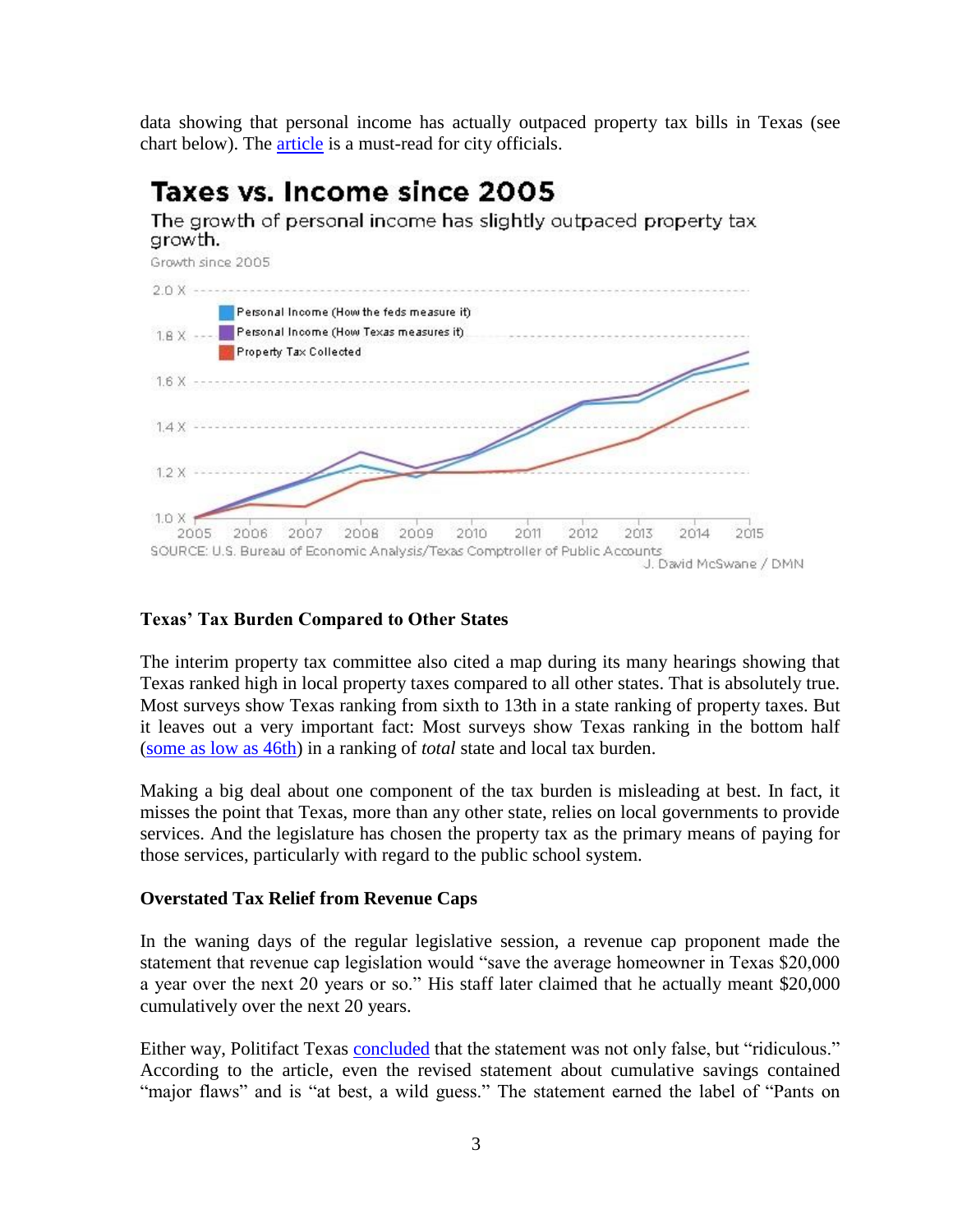Fire," which is reserved for only the most outrageously false claims. Essentially, the statement assumed that cities would be raising property tax rates to the rollback rate every year, an assumption that isn't supported by historical data. Comptroller data shows that in recent years over 60 percent of Texas cities have not adopted tax rates that would exceed the lowered proposed rollback rate of five percent.

#### **Growth in City Property Taxes versus School Property Taxes**

During the 2017 special legislative session last summer, the author of S.B. 1 (the revenue cap bill) repeatedly stated that school property taxes have only increased 39.5 percent from 2005 to 2015, while city property taxes have increased by 71 percent over the same period. Here is the chart he showed to justify that statement:



% Change in Total Tax Levies All Units, 2005-2015

What's interesting is that he begins measuring the increase in property taxes in 2005. Conveniently for him, 2005 was the year before the legislature significantly overhauled school finance by revamping the state franchise tax to fund public education. This opened the door for local school districts to lower their maintenance and operations tax rates significantly as that revenue was replaced by the new "margins tax." In 2006, as intended, school property taxes dropped significantly because of action taken by the legislature. To include this artificial and anomalous drop in school tax levy in the comparison to city property tax levies over the same time period significantly skews the numbers. Doing so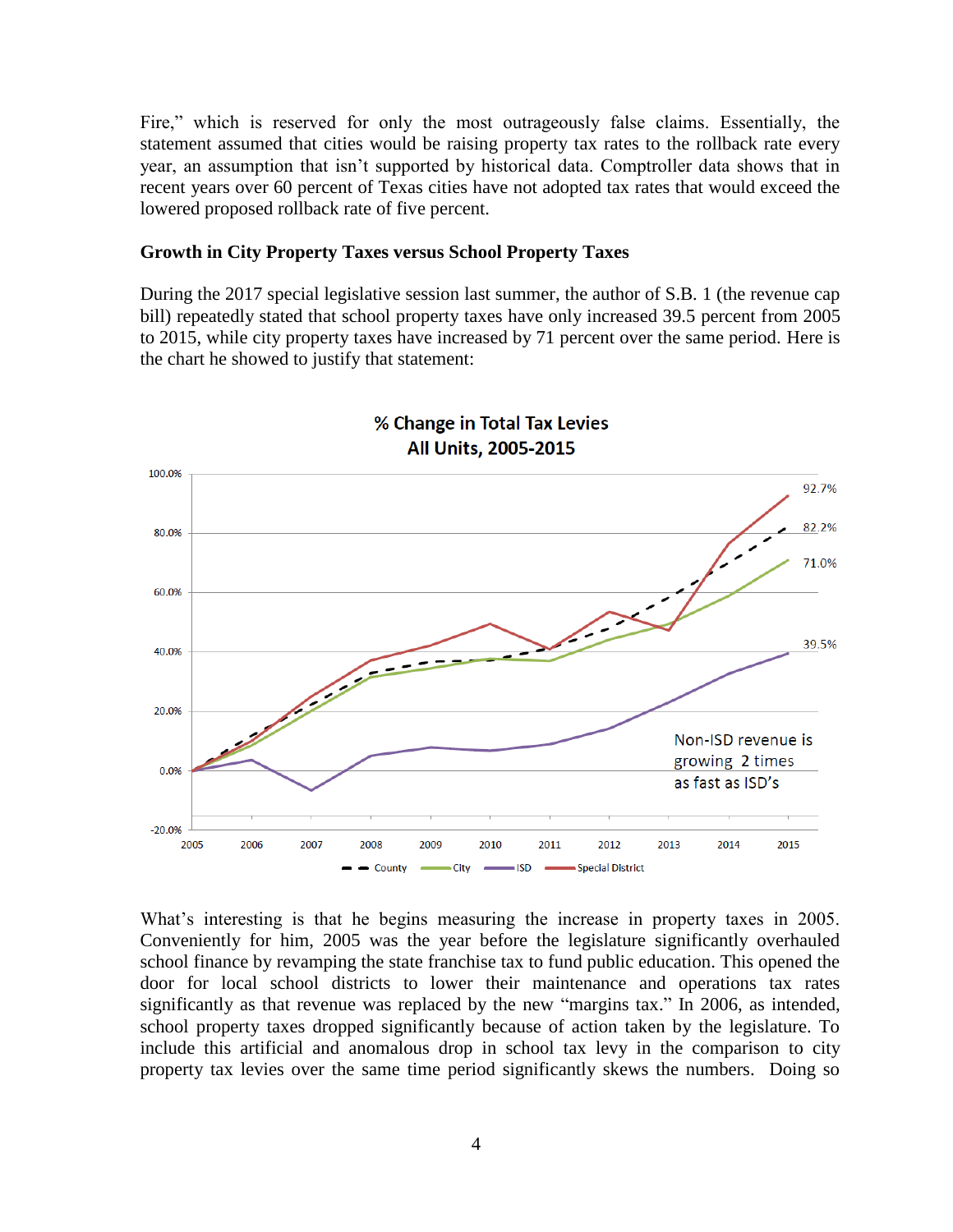makes it deceptively appear as though city taxes were and are increasing at a much faster rate.

Using a more appropriate comparison of property tax levies from 2007 to 2015 paints a very different picture. During that time frame, school district property taxes increased by 49 percent, and city property taxes increased by 42 percent. In other words, an "apples to apples" comparison shows that school district property taxes have increased faster than city property taxes:

|                       | $2007 - 2015$          |               |
|-----------------------|------------------------|---------------|
| Year                  | <b>School District</b> | <b>City</b>   |
| 2007                  | \$18,874.2             | \$5,890.3     |
| 2008                  | \$21,233.5             | \$6,451.0     |
| 2009                  | \$21,780.1             | \$6,593.8     |
| 2010                  | \$21,558.3             | \$6,755.4     |
| 2011                  | \$22,001.6             | \$6,810.0     |
| 2012                  | \$23,072.8             | \$7,055.0     |
| 2013                  | \$24,854.7             | \$7,324.4     |
| 2014                  | \$26,792.7             | \$7,828.6     |
| 2015                  | \$28,176.5             | \$8,380.4     |
| <b>Total Increase</b> | $+$ \$9,302.3          | $+$ \$2,490.1 |
|                       | $(49.3\sqrt{6})$       | $(42.3\%)$    |

### **Total Property Tax Levies (in millions of dollars)**

Source: *Texas Comptroller of Public Accounts*

School district property taxes are thus increasing faster than city property taxes on a percentage basis. But comparing real dollar amounts, as opposed to percentages, makes the increase in school district property taxes compared to city property taxes even more stark.

In real taxpayer dollars, the 49 percent increase in school district property taxes from 2007 to 2015 collectively cost Texas taxpayers \$9.3 billion. The 42 percent increase in total city property tax levies over the same period cost Texas taxpayers \$2.4 billion. In real dollar figures, school district property taxes have increased over three times as much city property taxes.

The heavily reliance on misinformation over the last several months begs the question – why have some legislators and state officials been willing to embrace these faulty figures? And why now?

To answer those questions, one needs to look no further than the state's budget. The state budget bill, S.B. 1, anticipates an estimated \$6.9 billion increase in local school district property taxes during the 2018-2019 biennium to fund the Foundation School Program. Because the local school districts' share of funding increases so dramatically, the state will decrease the amount of state funds it allocates towards the Foundation School Program by \$800 million over the same time frame.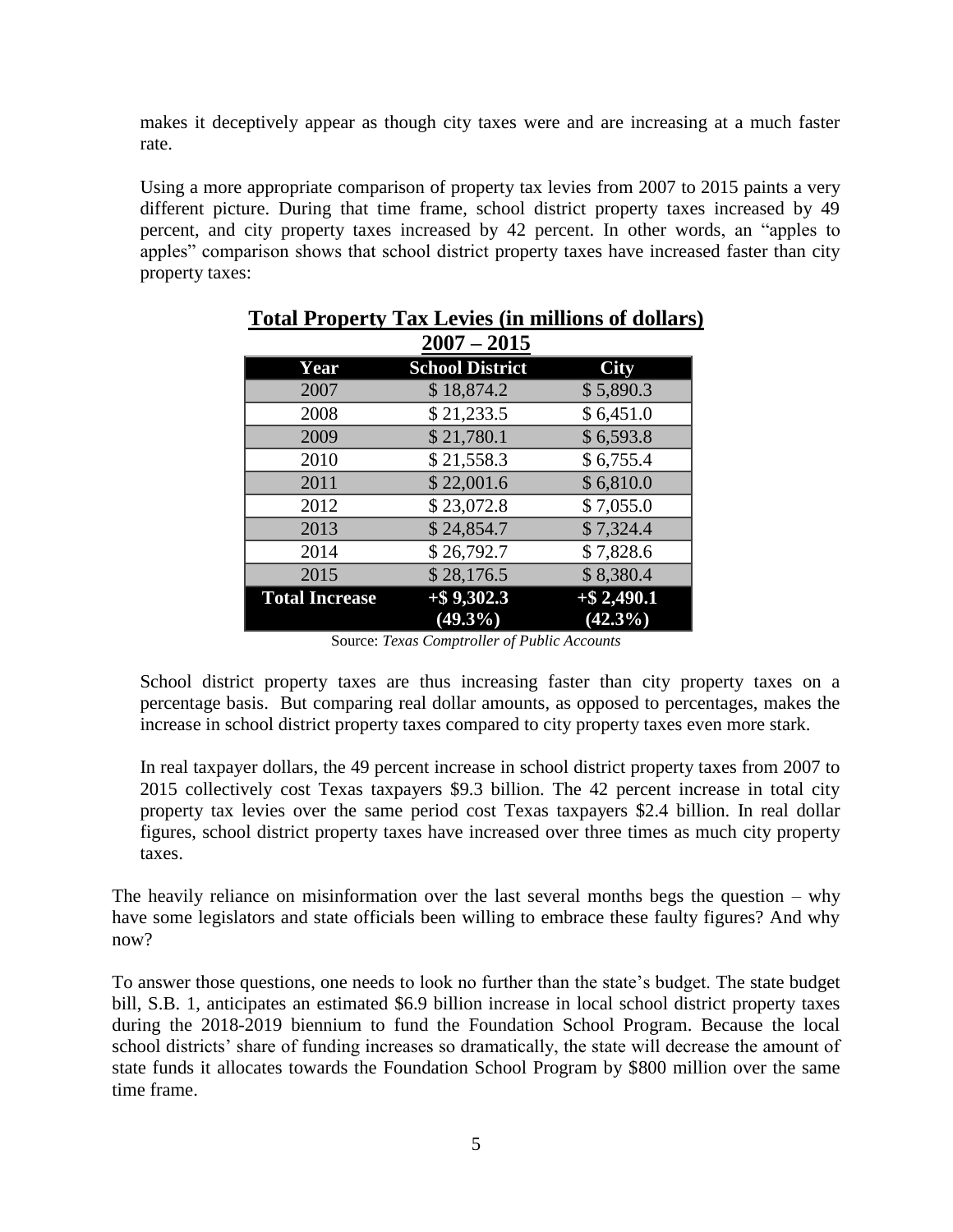The chart below tracks the state's share of funding as compared to funding from local property taxes. By 2019, the state's share of funding the Foundation School Program is estimated to reach a low of 38.2 percent. A decade ago, the state picked up 46 percent of the tab for local schools. In short, the state is essentially forcing local school districts to increase property taxes to make up for the portion of school finance the state is no longer funding.

### **State and Local Share of Foundation School Program Entitlement and State Share Percentage Fiscal Years 2009 – 2019**

| <b>Fiscal Year</b> | <b>Local (\$Billions)</b> | <b>State (\$Billions)</b> | <b>Total (\$Billions)</b> | % State Share |
|--------------------|---------------------------|---------------------------|---------------------------|---------------|
| 2009               | \$19.7                    | \$16.5                    | \$36.2                    | 45.5%         |
| 2010               | \$20.3                    | \$17.7                    | \$38.0                    | 46.6%         |
| 2011               | \$20.2                    | \$18.6                    | \$38.8                    | 48.0%         |
| 2012               | \$20.5                    | \$17.4                    | \$37.9                    | 45.9%         |
| 2013               | \$21.4                    | \$17.4                    | \$38.8                    | 44.9%         |
| 2014               | \$22.8                    | \$18.8                    | \$41.6                    | 45.1%         |
| 2015               | \$24.4                    | \$18.8                    | \$43.2                    | 43.5%         |
| 2016               | \$25.6                    | \$19.8                    | \$45.4                    | 43.6%         |
| 2017               | \$27.0                    | \$19.4                    | \$46.4                    | 41.7%         |
| 2018               | \$28.8                    | \$19.4                    | \$48.2                    | 40.2%         |
| 2019               | \$30.7                    | \$19.0                    | \$49.7                    | 38.2%         |

Source: *Center for Public Policy Priorities using Legislative Budget Board [data](https://public.tableau.com/profile/state.of.texas.lbb#!/vizhome/FoundationSchoolProgramFundingbyMethodofFinanceFiscalYears2004to2017/HistoricalFunding) and Comptroller's 2017 Certification Revenu[e Estimate,](https://comptroller.texas.gov/transparency/reports/certification-revenue-estimate/2018-19/) Table A-10, Foundation School Program*

The following is actual language on public education funding from the state budget bill that was passed by the Legislature in May:

"*Property values, and the estimates of local tax collections on which they are based, shall be increased by 7.04 percent for tax year 2017 and by 6.77 percent for tax year 2018."*

To make up for reduced state money going to school funding, the legislature passed, and the governor signed, a budget essentially requiring that property values – and the school property taxes derived from them – go up by almost fourteen percent over the next two years.

The recent reliance on questionable math to blame cities for property tax increases serves as a shiny object to divert attention away from the mounting evidence that the state legislature's inaction on funding public education is the driving force behind property tax increases in Texas. Politically, it's much easier for some in the legislature to blame cities for high property taxes and tap into voters' perpetual distaste for taxes by skewing data to fit that narrative.